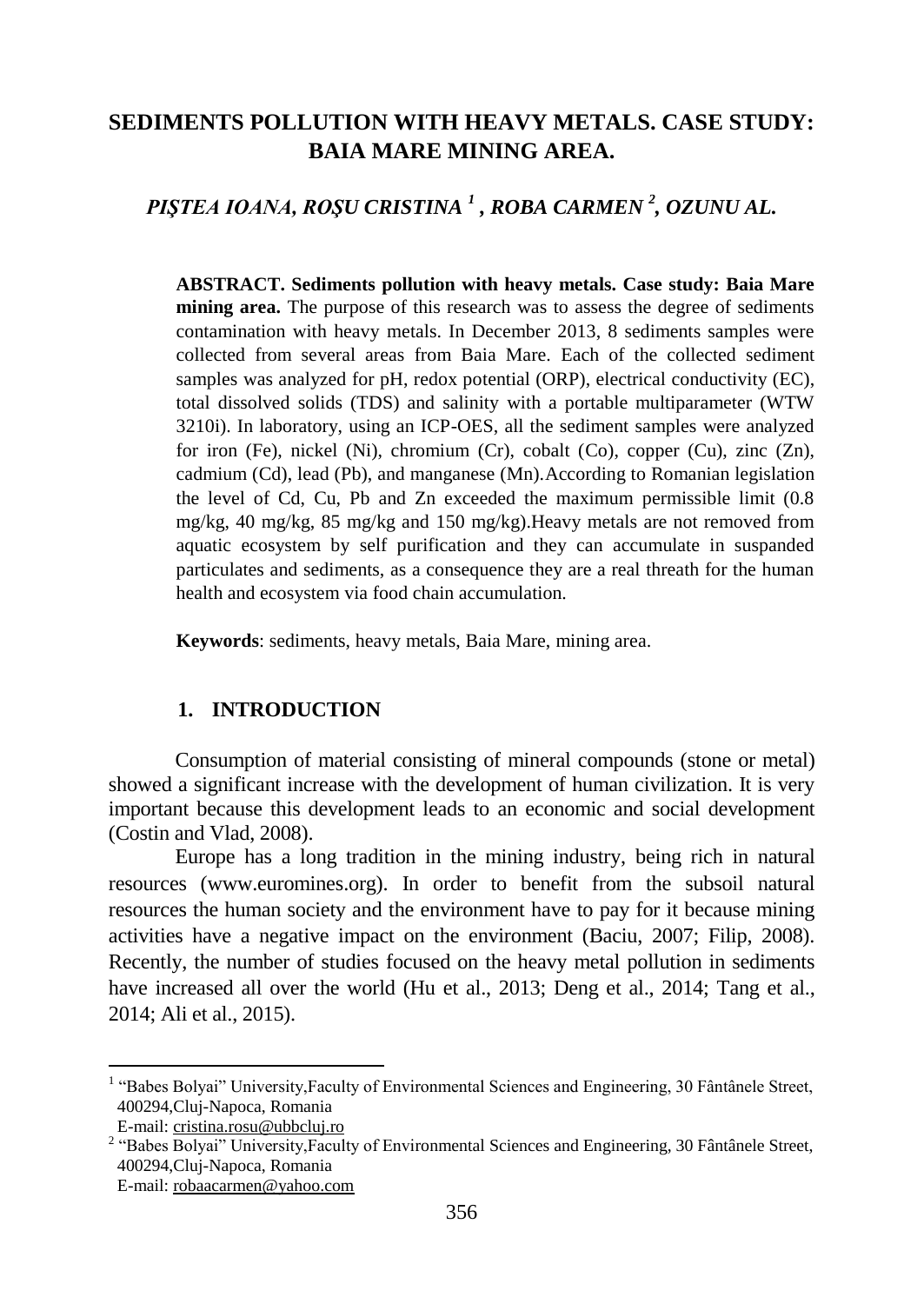There are few studies published on heavy metals content in river sediment in mining areas from Romania (Bird et al., 2003).

In order to cover the lack of information in the scientific national literature on heavy metal contamination in sediments from Baia Mare area and also to keep up with new international trends in the field, the main purposes of the present study were: (1) to perform analysis of nine heavy metals (Cd, Cr, Cu, Co, Pb, Ni, Zn, Mn and Fe) content in sediments samples collected from Baia Mare mining area (NW Romania) and (2) to evaluate the heavy metals distribution and to identify hot spot areas. The analysed metals, have the density higher than 5  $g/cm<sup>3</sup>$  and the atomic number higher than 20, as a consequence they are classified as heavy metals (Dinis and Fiuza, 2011).

# **2. STUDY AREA**

Baia Mare town is located in the western part of the Maramures County, in Baia Mare Depression, along the Sasar River, at the foothills of Gutai Mountains (Bălănescu et al., 2002; Damian el al., 2008).

Due to the existence of non-ferrous ore deposits Baia Mare was the capital of mining and metallurgical industry in Romania. All the mines from Maramures county were closed in 2007 but they continue to pollute the environment (Mihali et al, 2013) by acidic mine water leaching and by dispersion of pollutants from tailings pounds and tailing dumps.



**Fig. 2.** *Study area with sampling point*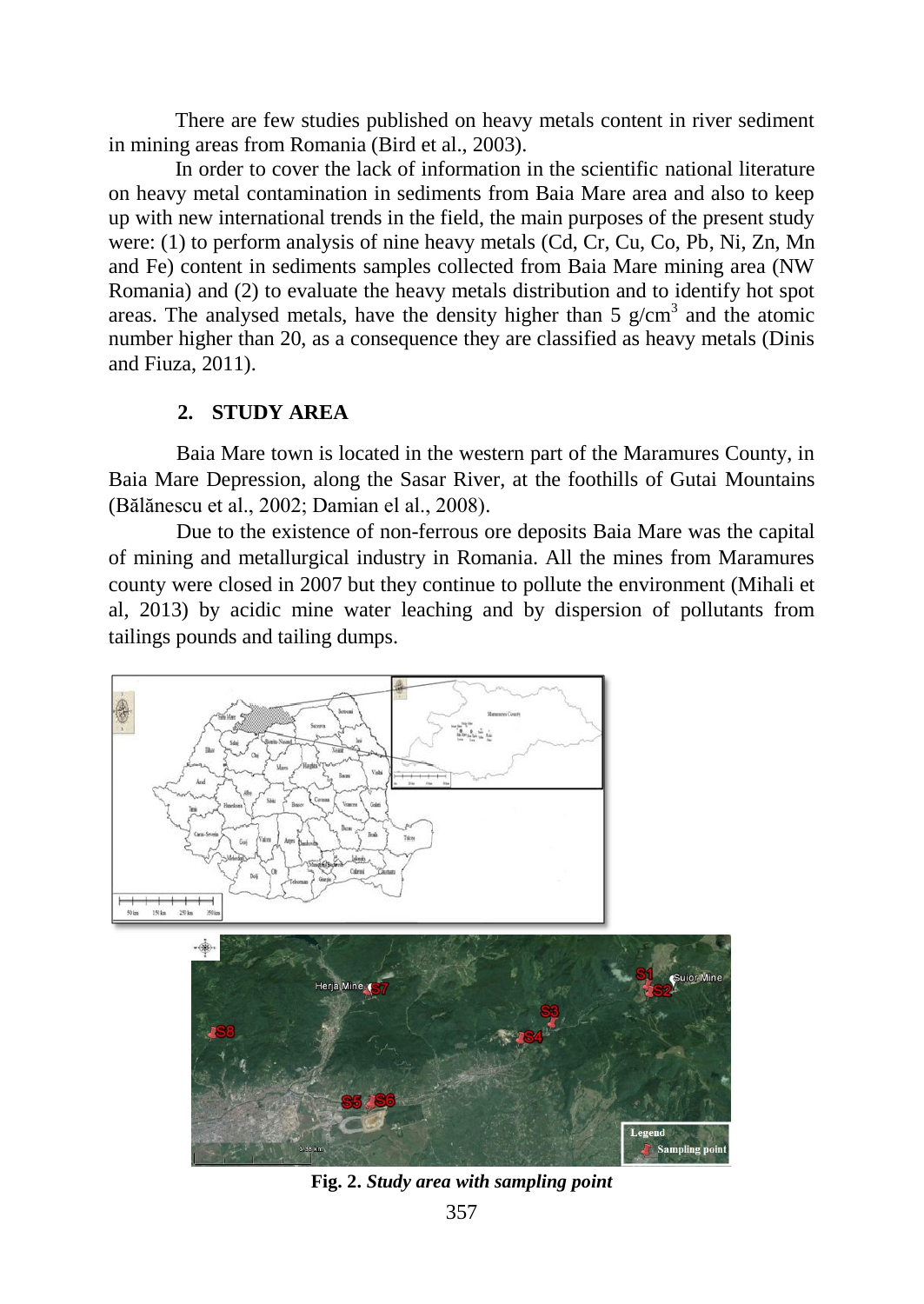### **3. METHODOLOGY**

Eight sediments samples were taken in December 2013 from various sites from Baia Mare mining area. The samples consisted in 150-500 gr of sediments. They were collected using a clean stainless steel shovel and put them in polyethylene bags which were labeled and after that transported to laboratory for processing them. The sediment samples used for heavy metals analysis were dried at 105ºC for 24 h, sieved to 2 mm and ground to pass through 200 µm sieve. The samples were digested in aqua regia (HCl:  $HNO<sub>3</sub>$  3:1  $v.v.$ ) (SR ISO 110-47 July 1999) and total content of heavy metals was determined by inductively coupled plasma optical emission spectrometry.

The sediments samples used for determination of physico-chemical parameters (pH, oxido-reduction potential, electrical conductivity, total dissolved solids and salinity) were air dried according to SR 7184-13, July 2001. The physico-chemical parameters were measured in the laboratory measured by a multiparameter (WTW Multi 350i) in a suspension of soil: deionized water of 1:5 *v:v* ratio. Before any determination the device was calibrated using standard solutions for electrical conductivity and pH.

## **4. RESULTS AND DISCUSSIONS**

In Romania in terms of sediments we do not have maximum values regarding the pH, oxido-reduction potential, electrical conductivity or total dissolved solids.



**Fig. 3.** *Variation of analyzed physico-chemical parameters depending on the sampling point*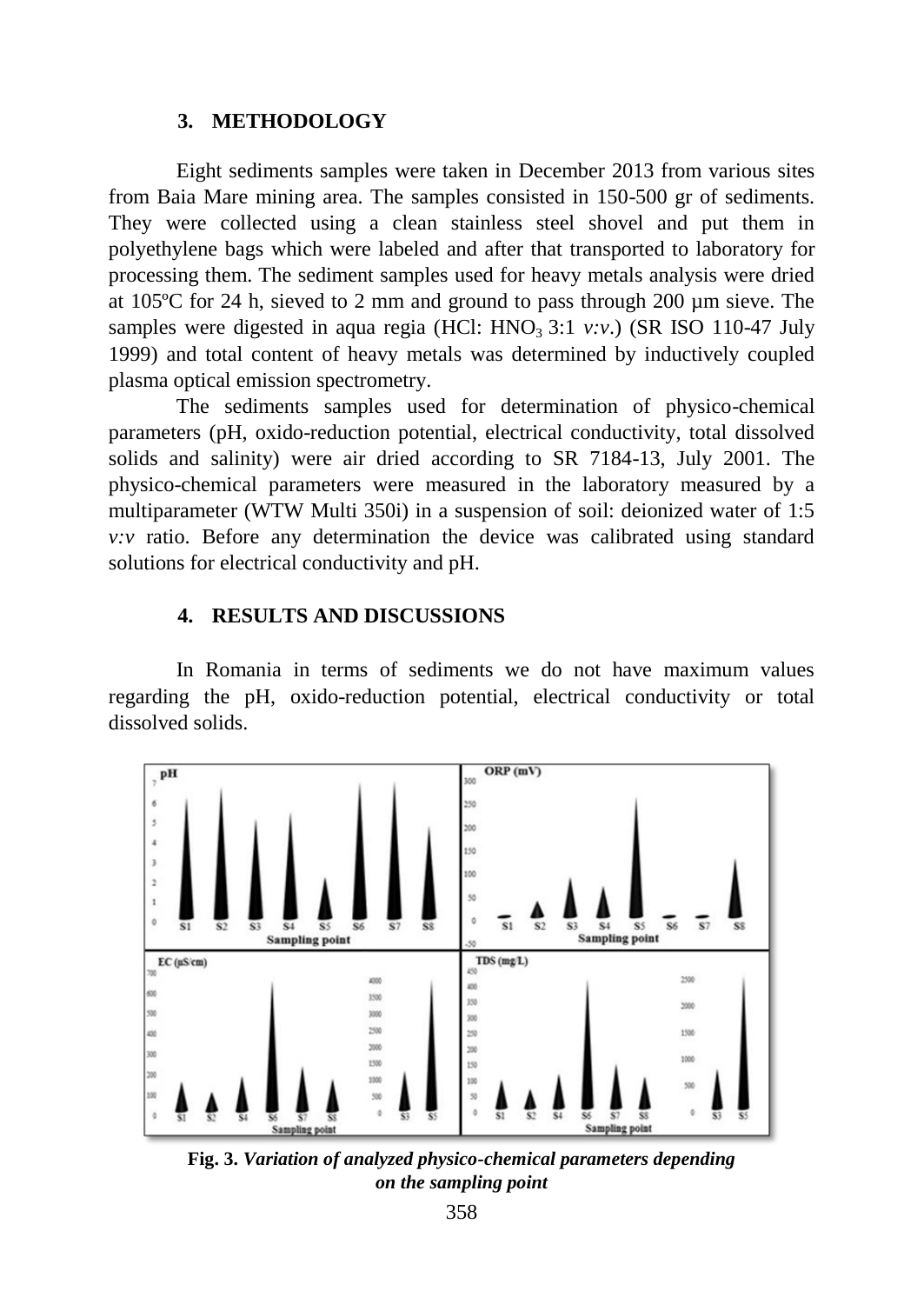As we can see the highest values for ORP, EC, TDS and the lowest value for pH were analyzed in S5 sampling point which was collected from a channel which collects the drains is around the Tautii de Sus tailings ponds (Fig. 3). The determination of physico-chemical parameters, especially pH, is of great importance because these parameters are correlated with the behaviour of heavy metals in sediments. At acidic pH, high heavy metals leaching from sediments occur.

As shown in Fig.3, the pH sediments ranged between 2.1 and 6.9, being generally slightly acidic to neutral. With the exception of two samples (S5 and S8), the sediments had a relatively low ORP, being below 100 mV. In the samples S5, S3 and S6, the EC and TDS values were high, indicating the presence of high dissolved organic and inorganic salts.

As we can see in Fig. 4 Cr and Ni were found in all sediments samples but none of them exceeded the maximum admissible limit required by Romanian legislation (Order 161/2006). Regarding the Cd concentration it was detected in 50% from sediments samples and all of them exceeded the maximum concentration level. The highest cadmium concentration was analyzed in S3 sampling point which is a channel were untreated mine waters are discharged and moreover that channel flows into the Săsar River. Concerning Zn concentration it was found in all sediment samples and all of them are above the maximum concentration level.



**Fig. 4.** *Variation of analyzed heavy metals concentrations depending on the sampling point*

In Romanian legislation there is not a maximum concentration level for Fe and Mn regarding the sediments. The iron lowest concentration and the manganese highest concentration were found in S6 sampling point which represents the sediment from the channel which is around the Tăuții de Sus tailings ponds (Fig. 5).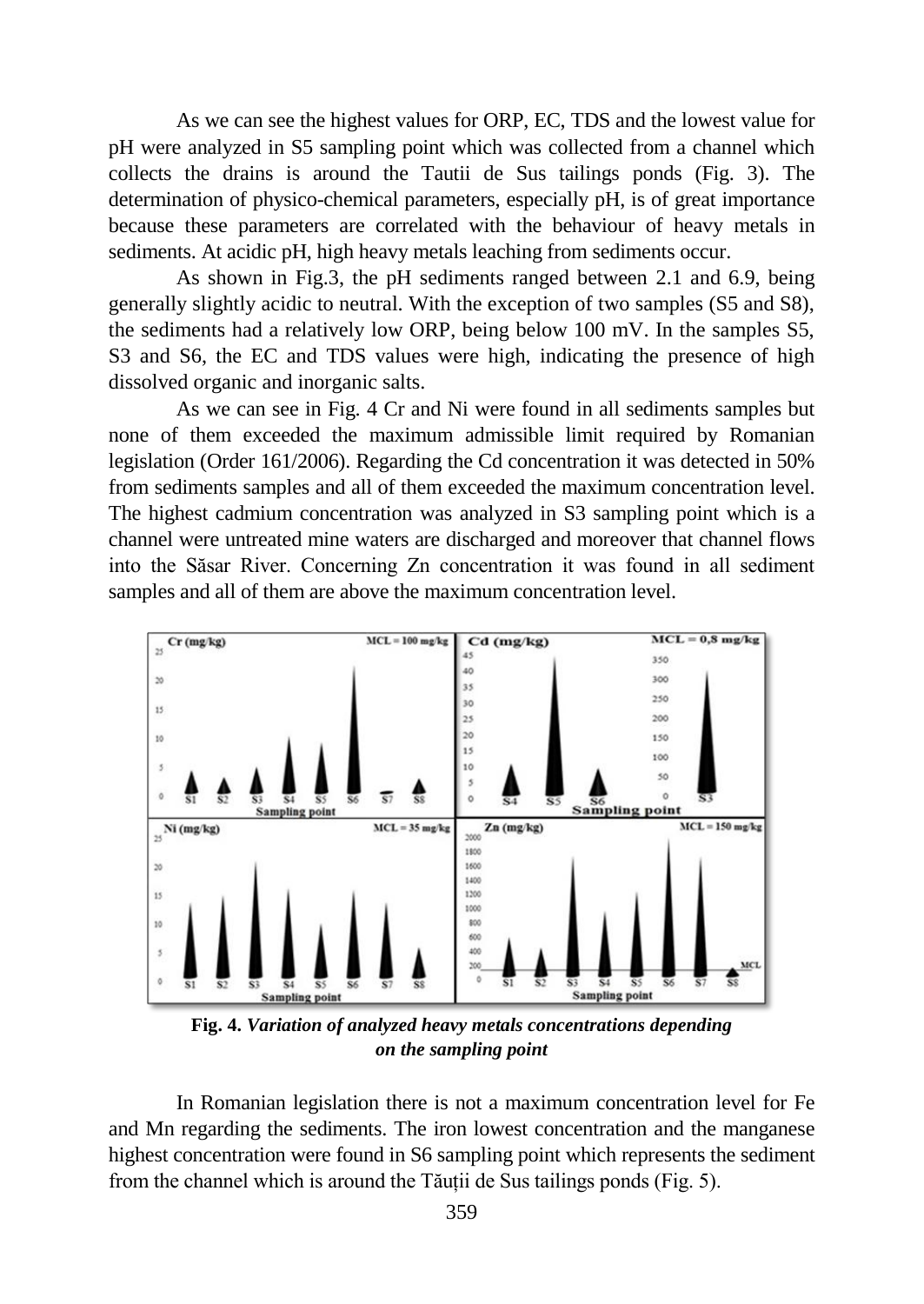Iron is balanced with manganese whereby, if the media is alkaline the media will absorb more manganese. As a consequence the increase pH registered in sample S6 (6.8), favouring the absorbtion of manganese in sediments, leading to a higher level of Mn comparing to Fe.

Referring to Pb and Cu as can be seen (Fig. 5) only one sediment samples (S8) is below the maximum concentration level for both the analyzed heavy metal while 87.5 % from samples have a lead and manganese concentration above the maximum concentration level.



**Fig. 5.** *Variation of analyzed heavy metals concentrations depending on the sampling point*

### **5. CONCLUSIONS**

Sediments samples taken from Baia Mare mining area had a high concentration for Cd, Zn, Pb and Cu, it was above the maximum concentration level imposed by Romanian legislation (Order 161/2006). We analyzed high concentration for Fe and Mn, as well but we do not have a required maximum concentration level for those heavy metals.

Based on heavy metals content sampling point S3, S5 and S6 have the worst quality. Sampling point S3 was taken from a channel where untreatred mine waters are discharged and moreover that channel flows into the Sasar River, S5 and S6 sampling points represent the sediments collected from the channels which is around the Tautii de Sus tailings ponds. This sediments degradation can be a result of minings activities conducted in this area, that even if they were interrupted in 2007, they continue to generate pullutants like heavy metals by acidic mine water leaching and by dispersion of pollutants from tailings pounds and tailing dumps.